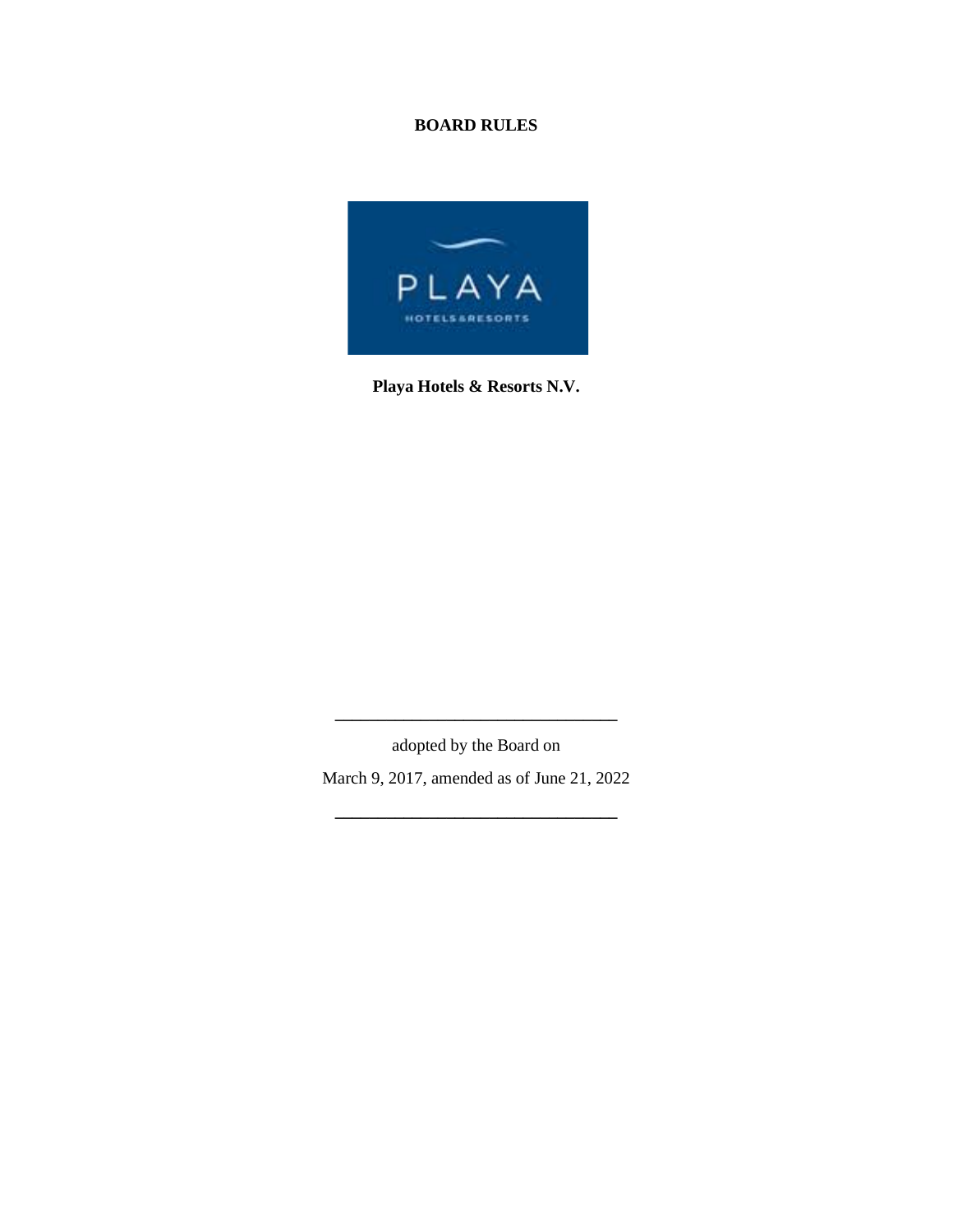#### **INTRODUCTION**

### **Article 1**

- **1.1** These rules govern the organization, decision-making and other internal matters of the Board. In performing their duties, the Directors shall act in compliance with these rules.
- **1.2** These rules are complementary to, and subject to, the Articles of Association and applicable laws and regulations.
- **1.3** These rules shall be posted on the Company's website.

### **DEFINITIONS AND INTERPRETATION**

### **Article 2**

**2.1** In these rules the following definitions shall apply:

| <b>Appendix</b>                | An appendix to these rules.                                                                                                                                |
|--------------------------------|------------------------------------------------------------------------------------------------------------------------------------------------------------|
| <b>Article</b>                 | An article of these rules.                                                                                                                                 |
| <b>Articles of Association</b> | The Company's articles of association.                                                                                                                     |
| <b>Audit Committee</b>         | The audit committee established by the Board.                                                                                                              |
| <b>Board</b>                   | The Company's board of directors.                                                                                                                          |
| <b>Board Meeting</b>           | A meeting of the Board.                                                                                                                                    |
| <b>Chief Executive Officer</b> | The Company's chief executive officer.                                                                                                                     |
| <b>Committee</b>               | The Audit Committee, the Compensation Committee and the<br>Nominating Committee and any other permanent or ad hoc com-<br>mittee established by the Board. |
| <b>Committee Charter</b>       | The charter concerning the organization, decision-making and<br>other internal matters of the relevant Committee.                                          |
| Company                        | Playa Hotels & Resorts N.V.                                                                                                                                |
| <b>Company Group</b>           | The Company and its subsidiaries.                                                                                                                          |
| <b>Company Secretary</b>       | The person who is appointed as the Company's company secre-<br>tary.                                                                                       |
| <b>Compensation Committee</b>  | The compensation committee established by the Board.                                                                                                       |
| <b>Conflict of Interests</b>   | A direct or indirect personal interest of a Director which conflicts<br>with the interests of the Company and of the business connected<br>with it.        |
| <b>DCGC</b>                    | The Dutch Corporate Governance Code.                                                                                                                       |
| <b>Director</b>                | A member of the Board.                                                                                                                                     |
|                                |                                                                                                                                                            |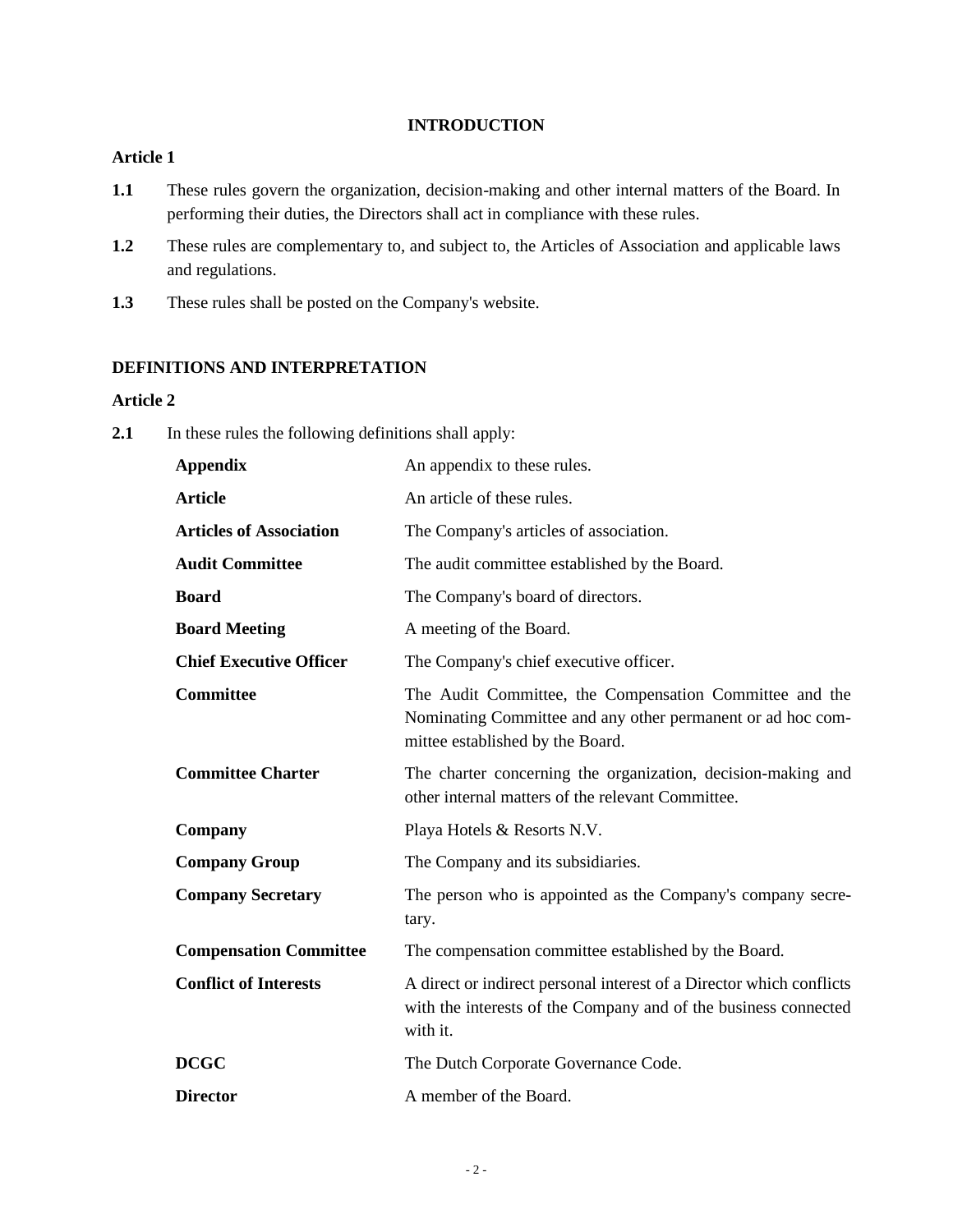| <b>Executive Director</b>        | An executive Director.                                               |
|----------------------------------|----------------------------------------------------------------------|
| <b>General Meeting</b>           | The Company's general meeting of shareholders.                       |
| <b>Lead Independent Director</b> | The chairman of the Board for purposes of Dutch law and the<br>DCGC. |
| <b>NASDAQ</b>                    | The NASDAQ Stock Market.                                             |
| <b>Nominating Committee</b>      | The nominating and governance committee established by the<br>Board. |
| <b>Non-Executive Director</b>    | A Director other than an Executive Director.                         |
| <b>Simple Majority</b>           | More than half of the votes cast.                                    |

- **2.2** References to statutory provisions are to those provisions as they are in force from time to time.
- **2.3** Terms that are defined in the singular have a corresponding meaning in the plural.
- **2.4** Words denoting a gender include each other gender.
- **2.5** Except as otherwise required by law, the terms "written" and "in writing" include the use of electronic means of communication.

### **COMPOSITION**

- **3.1** The Board shall consist of one Executive Director and not less than six and not more than eight Non-Executive Directors, as determined by the Board.
- **3.2** Subject to [Article 17,](#page-13-0) the Board may, from time to time, change the number of Executive Directors and the number of Non-Executive Directors who should have a seat on the Board, taking into account recommendations from the Nominating Committee. Any such change shall be subject to the applicable limitations under the Articles of Association. When deciding on a change of the number of Directors who should have a seat on the Board, the Board shall also consider the relevant provisions of the DCGC and shall ensure that the majority of the Board remains composed of (i) Non-Executive Directors and (ii) Directors who meet the independence requirements of NASDAQ as in effect from time to time.
- **3.3** For as long as only one Executive Director has been appointed, that Executive Director shall automatically be the Chief Executive Officer. If more than one Executive Director has been appointed, the Board (on the basis of a recommendation from the Nominating Committee) shall elect one Executive Director to be the Chief Executive Officer. An Executive Director shall cease to be the Chief Executive Officer:
	- **a.** automatically when he ceases to be an Executive Director; or
	- **b.** upon his removal as Chief Executive Officer by the Board, provided that he shall subsequently continue his term of office as an Executive Director without having the title of Chief Executive Officer.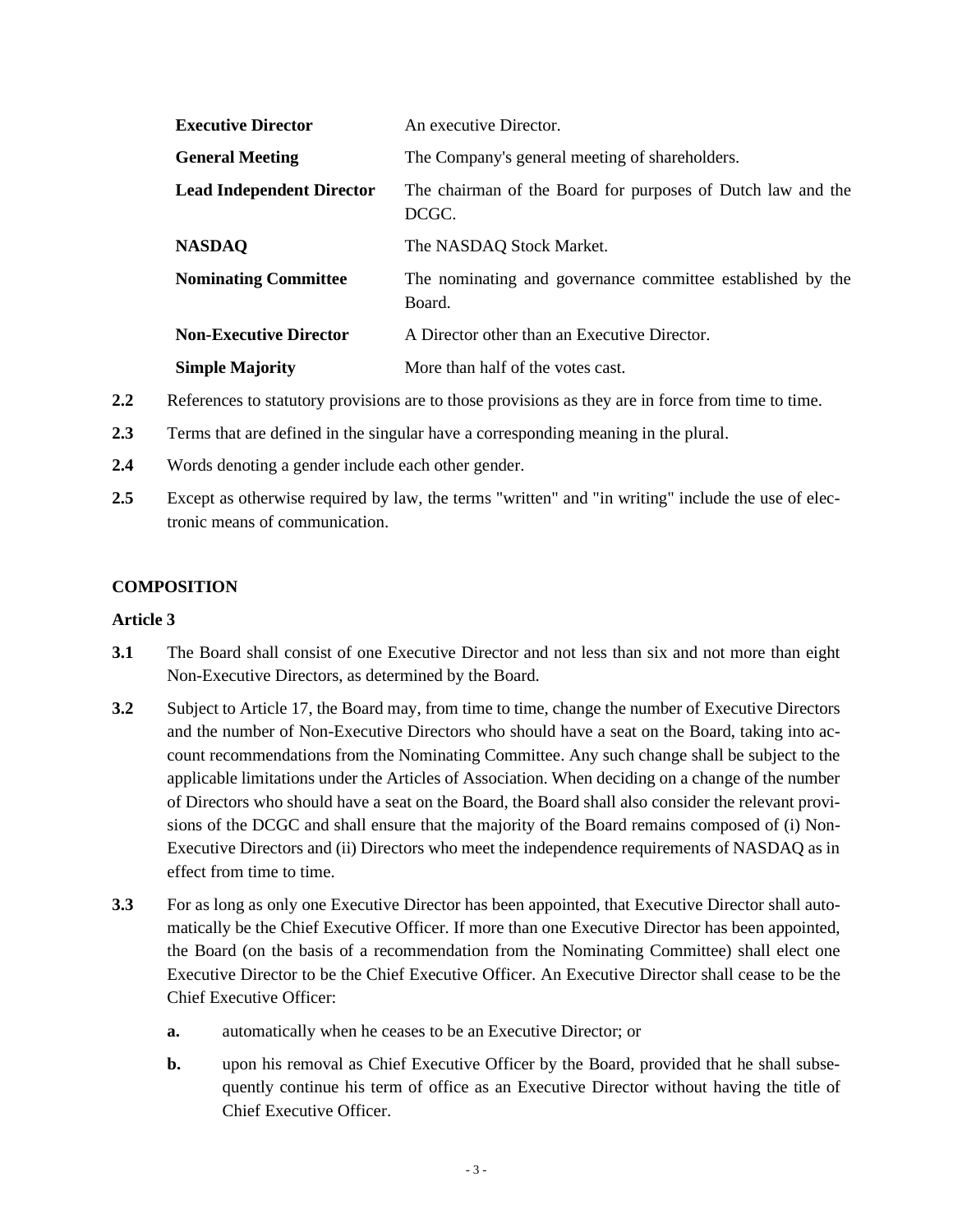- **3.4** The Chief Executive Officer may carry the title "Chairman and Chief Executive Officer".
- **3.5** The group of Non-Executive Directors (on the basis of a recommendation from the Nominating Committee) shall elect a Non-Executive Director to be the Lead Independent Director on an annual basis. The group of Non-Executive Directors may dismiss the Lead Independent Director, provided that the Non-Executive Director so dismissed shall subsequently continue his term of office as a Non-Executive Director without having the title of Lead Independent Director.
- **3.6** The Lead Independent Director shall act as the chairman of the Board for purposes of Dutch law and the DCGC.
- **3.7** The Board shall elect a Non-Executive Director to be the Vice-Chairman. The Board may dismiss the Vice-Chairman, provided that the Non-Executive Director so dismissed shall subsequently continue his term of office as a Non-Executive Director without having the title of Vice-Chairman.

### **DIRECTOR QUALIFICATION STANDARDS**

### **Article 4**

- **4.1** Without prejudice to Article [8.3:](#page-8-0)
	- **a.** a majority of the members of the Board must meet the criteria for independence under the NASDAQ listing rules, as in effect from time to time and as interpreted by the Board in its business judgment; and
	- **b.** the Board also intends to meet the criteria for independence under the DCGC, to the extent reasonably practicable.
- **4.2** The Board shall undertake an annual review of the independence of the Directors and:
	- **a.** in accordance with the applicable independence criteria under the NASDAQ listing rules, shall affirmatively determine that each "independent" Director has no material relationship with the Company (either directly or indirectly, including as a partner, shareholder or officer of an organization that has a relationship with the Company); and
	- **b.** in accordance with the applicable independence criteria under the DCGC, shall affirmatively determine who of the Non-Executive Directors qualify as independent and whether the Board should take steps to increase the number of Non-Executive Directors who qualify as independent under the provisions of the DCGC.

The names of the independent Directors shall be published in the Company's annual proxy statement to shareholders or in the Company's annual report on Form 10-K.

- **4.3** The Nominating Committee has adopted, and the Board has ratified, the Company's policy regarding Director qualification requirements and the process for identifying and evaluating Director candidates. Such policy also, together with the relevant sections of these rules, serves as the Board's profile as referred to in the DCGC.
- **4.4** The Board has determined not to establish a mandatory retirement age for Directors.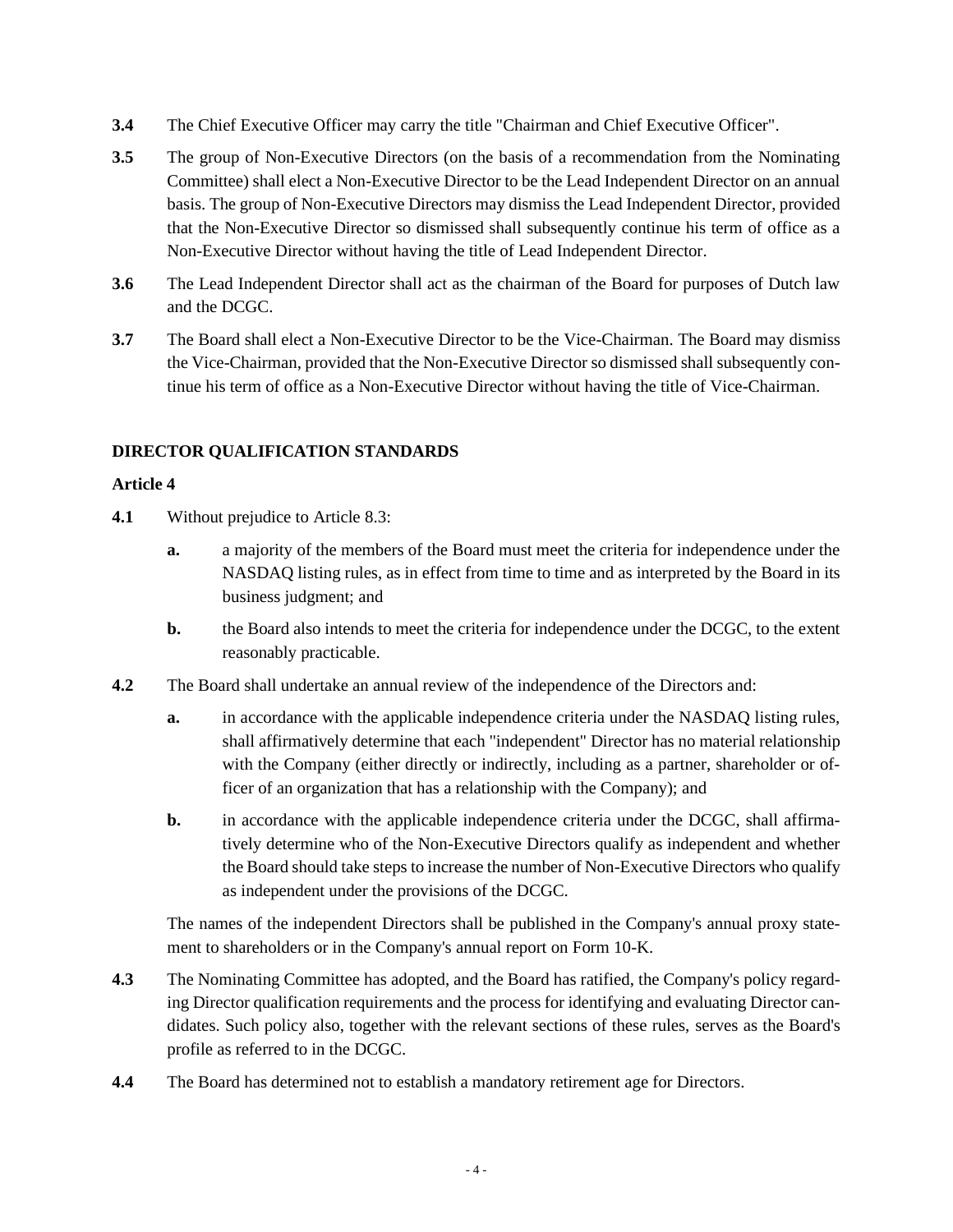- **4.5** The Board has determined not to establish term limits for Directors. While term limits could help ensure that there are fresh ideas and viewpoints available to the Board, they hold the disadvantage of losing the contribution of Directors who have been able to develop, over a period of time, increasing insight into the Company and its operations based on their understanding of the Company's history, policies and objectives and, therefore, provide an increasing contribution to the Board as a whole. As an alternative to term limits, the Nominating Committee shall review each Director's continuation on the Board every year, taking into account the relevant provisions of the DCGC. This will allow each Director the opportunity to confirm his desire to continue as a member of the Board.
- **4.6** The Company recognizes the importance of the Directors having the requisite time to devote to carrying out their duties and responsibilities towards the Company. The Company does not have a policy limiting the number of other positions which a Director may have, provided that:
	- **a.** upon the recommendation or nomination of Directors or Director candidates for (re)appointment by the General Meeting, the Nominating Committee and the Board shall take into account the applicable limitations on the number of other positions any such Director or Director candidate may hold under applicable law, and the number of other public company boards and other boards (or comparable governing bodies) on which the Director or Director candidate is a member;
	- **b.** Directors shall disclose any public company board position (and an Executive Director shall also disclose any other material position) they are considering to take to the Board in advance and, at least annually, any such position held by incumbent Directors should be discussed by the Board;
	- **c.** in case of a Director changing his principal occupation or business association, or taking on significant additional business responsibilities, the Director shall promptly notify the Board and the Nominating Committee shall make a recommendation to the Board as to whether it believes it is appropriate for such Director to continue to serve on the Board;
	- **d.** no member of the Audit Committee may serve simultaneously on the audit committees of more than two other public companies; and
	- **e.** an Executive Director should not accept a non-executive or supervisory position on the board of another public company without the approval of the Board.
- **4.7** Director candidates and incumbent Directors (as the case may be) shall be nominated annually for (re)appointment for a term ending at the end of the annual General Meeting to be held in the year following their (re)appointment. Any such nomination shall be made by the Board on the basis of the recommendations of the Nominating Committee.
- **4.8** A Director should retire early in the event of inadequate functioning, structural incompatibility of interests, and in other instances in which this is deemed necessary by the Board.

# **TASKS AND RESPONSIBILITIES**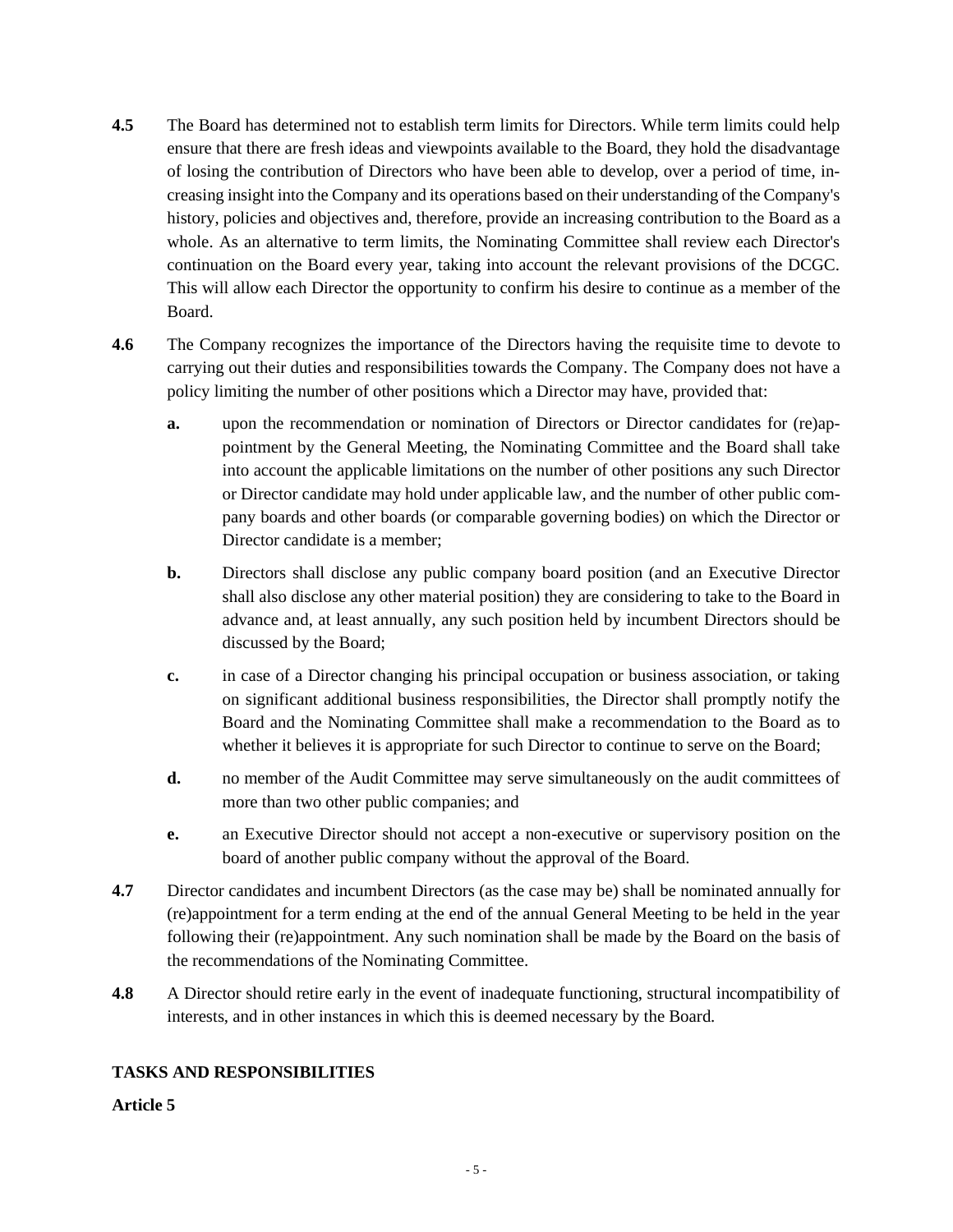- **5.1** In addition to the responsibilities that follow from applicable law, the Articles and the DCGC, the Directors are collectively responsible for the Company's general affairs and the business connected with it. The Executive Director(s) shall primarily be charged with the Company's day-to-day operations and the Non-Executive Directors shall primarily be charged with the supervision of the performance of the duties of the Directors.
- **5.2** In performing their duties, Directors shall be guided by the interests of the Company and its business and, in this respect, the Directors shall take the interests of all of the Company's stakeholders into proper consideration. Directors shall have access to management and, as necessary and appropriate, the Company's independent advisors.
- <span id="page-5-0"></span>**5.3** After their appointment, all Directors should follow a formal orientation program geared to their role. This program should cover general financial, social and legal affairs, financial reporting by the Company, specific aspects that are unique to the Company's business, the culture within the Company Group and the tasks and responsibilities of a Director and should also include presentations by management to familiarize new Directors with the Company's strategic plans, its significant financial, accounting and risk management issues, its compliance programs, its Code of Business Conduct and Ethics, its principal officers and its independent auditors. From time to time, the Board may set aside time during its Board Meetings to provide continuing director education for the benefit of the Directors, so that they stay actively informed and up to date on current issues relating to Director responsibilities if and when appropriate. The Company will pay all reasonable expenses relating to continuing director education.
- **5.4** The Board shall formulate and approve a strategy on long-term value creation, considering aspects such as the implementation and feasibility of such strategy, the Company's business model, the market(s) in which the Company operates, the Company's risk appetite, the Company's targets and non-financial issues relevant to the Company (including corporate social responsibility).
- **5.5** The Board shall establish policies and principles for the selection, and possible succession planning, of Directors, the Chairman and Chief Executive Officer and other management officers.
- <span id="page-5-1"></span>**5.6** The Board shall consider and decide upon all matters, provided that:
	- **a.** the Board's tasks and responsibilities, as well as its decision-making authority, in respect of the matters described in Appendix A are delegated to the Chairman and Chief Executive Officer;
	- **b.** the Board has delegated some of its tasks and responsibilities to the Committees, as described in the respective Committee Charters;
	- **c.** the Board's decision-making authority in respect of the matters described in the Committee Charters are delegated to the respective Committees; and
	- **d.** the Board may, from time to time and with due observance of applicable law, the NASDAQ listing rules and the DCGC, delegate such further tasks and responsibilities and/or decisionmaking authority to one or more Committees and/or to one or more Directors, as the Board considers appropriate.

Committees and Directors to whom decision-making authority has been delegated as set out above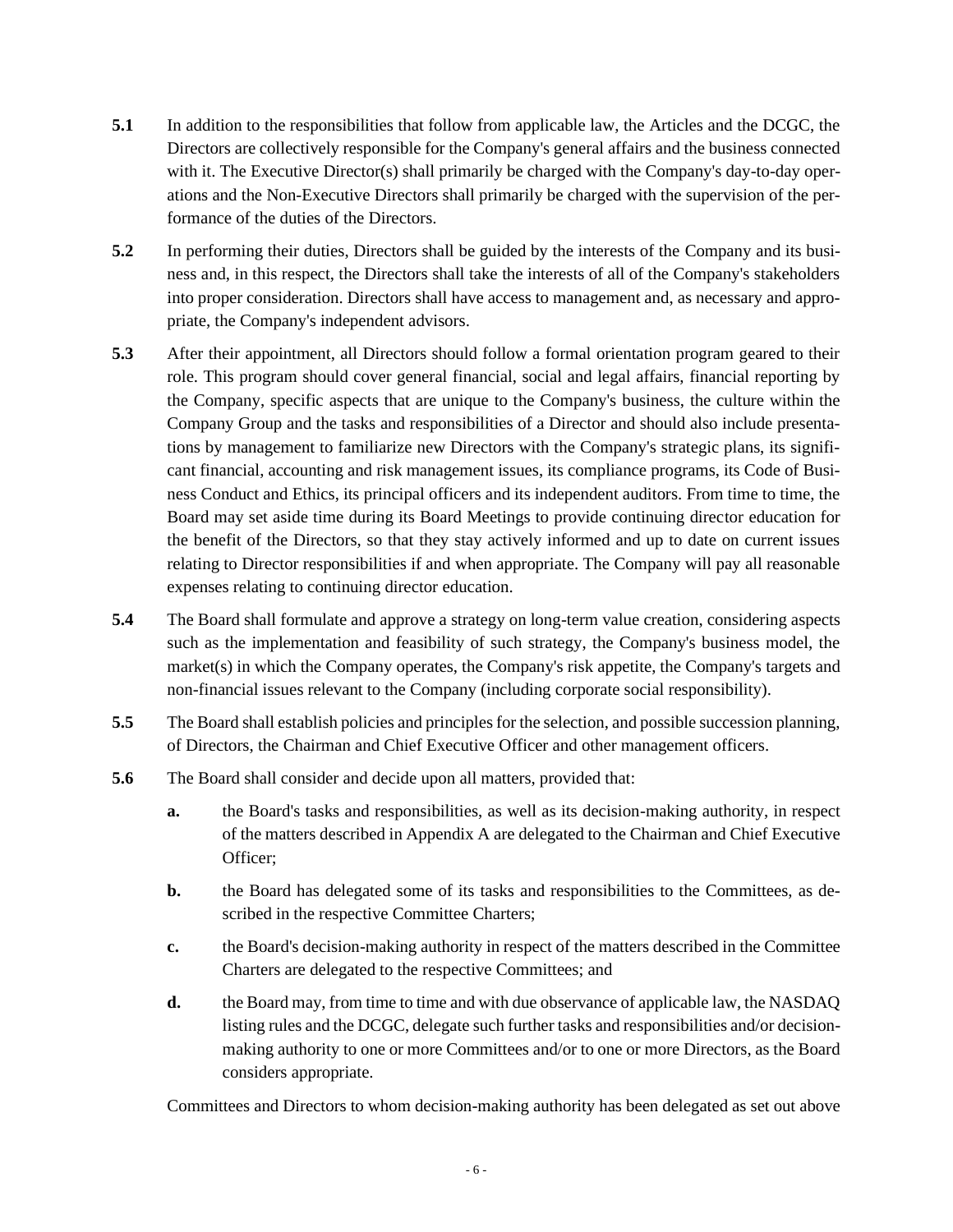can validly pass resolutions in respect of the matters which fall under their tasks and responsibilities and any such resolution shall be considered to be a resolution of the Board.

- **5.7** The Board shall be assisted by the Company Secretary. The Company Secretary shall be appointed and dismissed by the Board. The Company Secretary shall ensure that proper procedures are followed within the organization of the affairs of the Board and the Committees and that statutory obligations and obligations under the Articles of Association are complied with. The Company Secretary shall also ensure the provision of information to the Directors and is expected to assist the Lead Independent Director in the organization of the affairs of the Board.
- <span id="page-6-3"></span>**5.8** At least annually, the Board shall conduct an annual review and self-evaluation in order to determine whether it and its Committees are functioning effectively, consistent with the NASDAQ listing rules and the DCGC. This review shall include a discussion on the Board's profile and composition and the competence and functioning of the individual Directors and may include presentations to the Board by each Committee chairperson and/or the Company's outside advisors, including its legal counsel and independent auditor. As part of this annual review, the Board shall also identify any aspects with regard to which Directors require further training or education. The Nominating Committee shall be responsible for overseeing the annual evaluation process.

### **MEETINGS AND DECISION-MAKING**

- **6.1** The Board shall meet as often as the Lead Independent Director or the Chairman and Chief Executive Officer or any two Directors jointly deem(s) necessary or appropriate, provided that there shall be at least four regularly scheduled Board Meetings in each calendar year.
- <span id="page-6-0"></span>**6.2** To promote open discussion among Non-Executive Directors, the Board may exclude the Executive Director(s) or other management participation from all, or any portion of, any Board Meeting. In addition, the Executive Director(s) shall recuse themselves from all, or any portion of, a Board Meeting to the extent that it concerns matters in respect of which applicable law, the NASDAQ listing rules and/or the DCGC requires or recommends that they be deliberated and/or resolved upon by the Non-Executive Directors outside the presence of the Executive Director(s).
- <span id="page-6-1"></span>**6.3** If the group of Non-Executive Directors includes Directors who are not independent under the NASDAQ listing rules, it is the Company's policy that there will be regularly scheduled meetings and no less than one meeting per calendar year, of the Non-Executive Directors who are independent under the NASDAQ listing rules. The Lead Independent Director shall preside at such sessions.
- **6.4** Without prejudice to Articles [6.2](#page-6-0) and [6.3,](#page-6-1) Directors are expected to attend all Board Meetings and to review the materials sent to the Directors in preparation of any such Board Meeting. If a Director is frequently absent at, or frequently comes unprepared to, Board Meetings, he shall be required to account for his absence to the Board.
- <span id="page-6-2"></span>**6.5** A Board Meeting may be convened by the Lead Independent Director or by the Chairman and Chief Executive Officer or by any two Directors jointly by means of a written notice.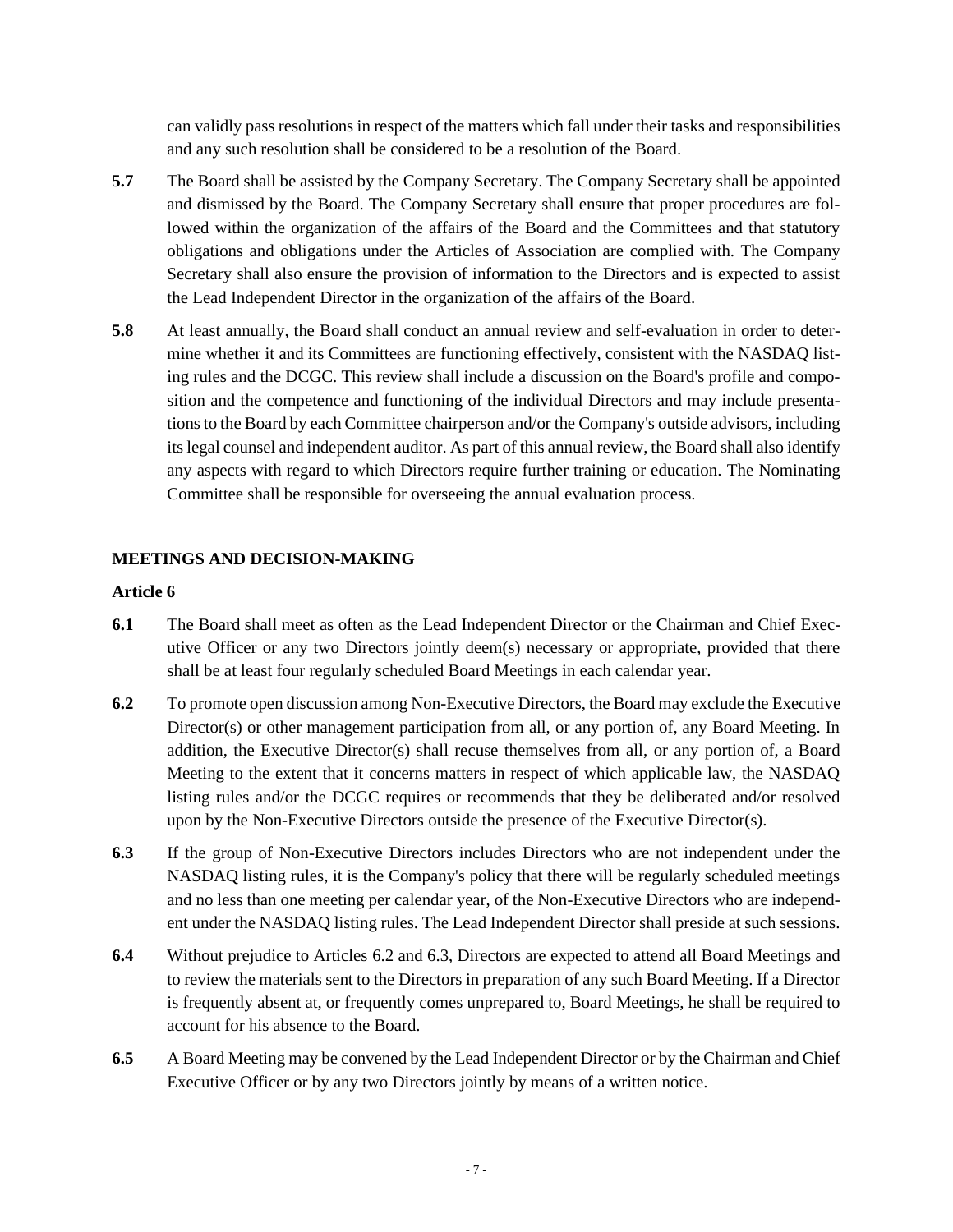- <span id="page-7-0"></span>**6.6** All Directors shall be given reasonable notice of at least five days for all Board Meetings, unless a shorter notice is required to avoid a delay which could reasonably be expected to have an adverse effect on the Company and/or the business connected with it. Notice of a Board Meeting shall include the date, time, place and agenda for that Board Meeting and shall be sent to the Directors in writing. The Notice shall be accompanied by any relevant documentation and information to be discussed at the Board Meeting.
- **6.7** If a Board Meeting has not been convened as described in Articles [6.5](#page-6-2) and [6.6,](#page-7-0) resolutions may nevertheless be passed at such Board Meeting by a unanimous vote of all Directors.
- **6.8** At the invitation of the Board, members of management and/or the Company's outside advisors, including its legal counsel and independent auditor, may attend Board Meetings for the purpose of participating in the discussions.
- **6.9** All Board Meetings shall be chaired by the Lead Independent Director or, in his or her absence, by the Vice-Chairman or, in his or her absence, by another Director designated by the Directors present at the relevant Board Meeting. The Company Secretary, or such other person as appointed by the chairman of the Board Meeting, shall prepare the minutes of the proceedings at such Board Meeting.
- **6.10** The minutes of a Board Meeting shall be adopted in the same or in a subsequent Board Meeting. Minutes of the proceedings at a Board Meeting shall be sufficient evidence thereof and of the observance of all necessary formalities, provided that such minutes are certified by the Lead Independent Director or any two other Directors.
- <span id="page-7-1"></span>**6.11** Each Director may cast one vote in the decision-making of the Board.
- **6.12** A Director can be represented by another Director holding a written proxy for the purpose of the deliberations and the decision-making of the Board.
- **6.13** Resolutions of the Board shall be passed, irrespective of whether this occurs at a Board Meeting or otherwise, by Simple Majority unless these rules provide differently.
- <span id="page-7-2"></span>**6.14** Invalid votes, blank votes (i.e., where no choice has been made) and abstentions shall not be counted as votes cast.
- **6.15** Board Meetings can be held through audio-communication facilities, unless a Director objects thereto.
- **6.16** Resolutions of the Board of Directors may, instead of at a Board Meeting, be passed in by written consent, provided that all Directors are familiar with the resolution to be passed and none of them objects to this decision-making process. Articles [6.11](#page-7-1) through [6.14](#page-7-2) apply mutatis mutandis.

# **CHAIRMAN AND CHIEF EXECUTIVE OFFICER**

# **Article 7**

**7.1** The Chairman and Chief Executive Officer shall be charged with the Company's day-to-day operations, is primarily responsible for managing the operations of the Company Group and has the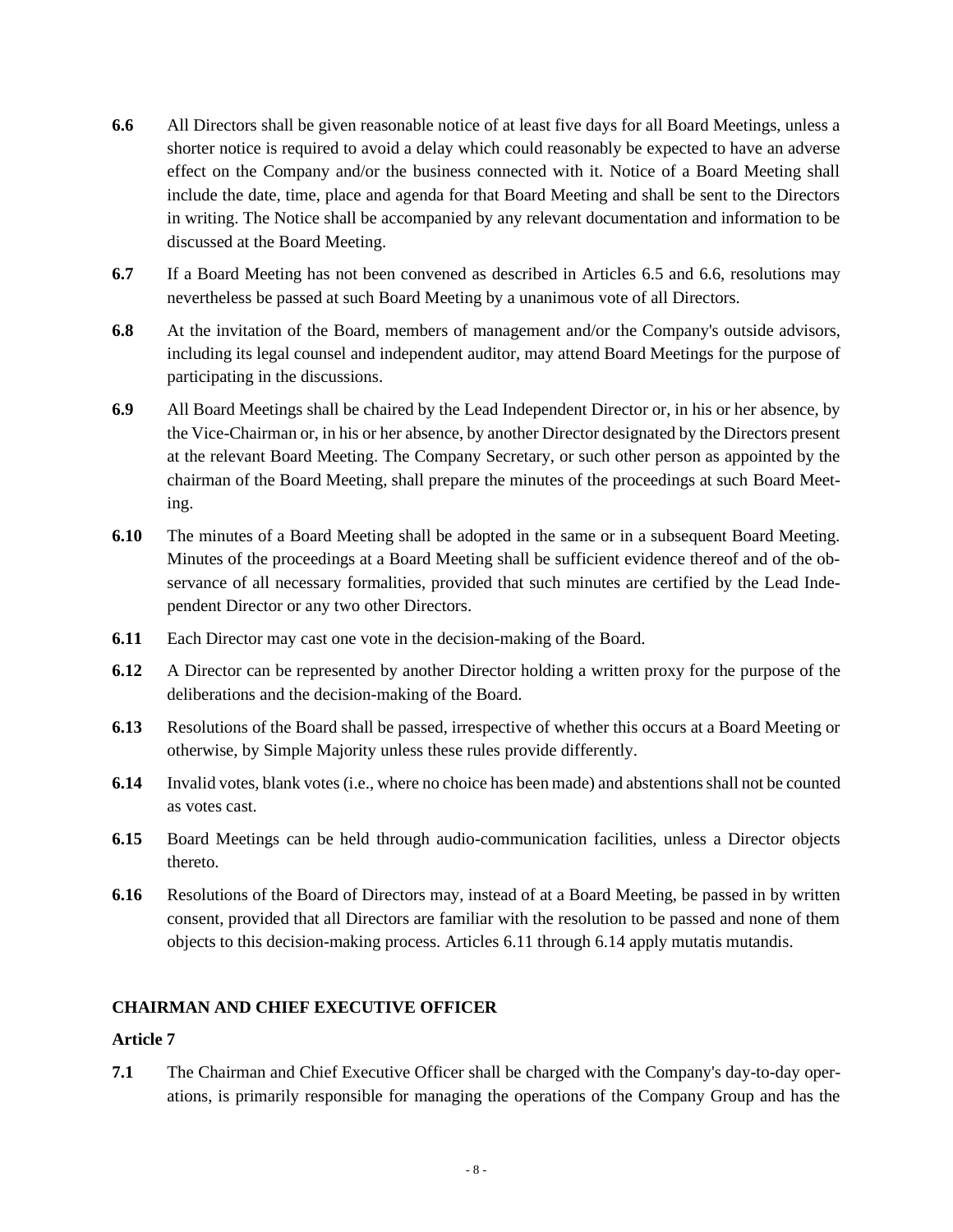authority to individually represent the Company.

- **7.2** Matters described in Appendix A can be validly resolved upon by the Chairman and Chief Executive Officer without any further resolutions, approvals, consents, consultations or other active involvement of the Board, and the Company shall have full and complete authority to engage in such matters.
- **7.3** The Chairman and Chief Executive Officer may authorize executive officers and other employees to represent the Company on a continuing basis.

# **LEAD INDEPENDENT DIRECTOR**

- **8.1** The Lead Independent Director shall ensure the proper functioning of the Board and the Committees, and shall act as a liaison between (i) management, including the Chairman and Chief Executive Officer, (ii) independent Directors (as determined in accordance with NASDAQ rules), (iii) employees reporting misconduct that by their nature cannot be brought to management, and (iv) interested parties and the Board.
- 8.2 Without prejudice to any other tasks and responsibilities attributed to the Lead Independent Director pursuant to applicable law, the NASDAQ listing rules and the DCGC, the Lead Independent Director shall ensure that:
	- **a.** the Directors receive at the appropriate time all information necessary for the proper performance of their duties;
	- **b.** there is sufficient time for deliberation and decision-making by the Board and the Committees;
	- **c.** the Board and the Committees remain properly constituted and function properly;
	- **d.** the annual review referred to in Article [5.8](#page-6-3) is carried out;
	- **e.** the Company has proper and effective contact with its employee representatives and (with due observance of the Company's public disclosure policy) its shareholders;
	- **f.** the General Meeting is conducted orderly and efficiently; and
	- **g.** the Directors follow the orientation program and subsequently receive sufficient education and training described in Article [5.3.](#page-5-0)
- <span id="page-8-0"></span>**8.3** The Lead Independent Director should not be a former Executive Director and should be independent under the criteria of both the NASDAQ listing rules and the DCGC.
- **8.4** The Lead Independent Director shall not also chair the Audit Committee or the Compensation Committee.
- **8.5** As a general principle, the Lead Independent Director is expected to chair the General Meeting. As such, the Lead Independent Director shall be the principal point of contact for those attending the General Meeting. The Lead Independent Director, as chairman of the General meeting, shall be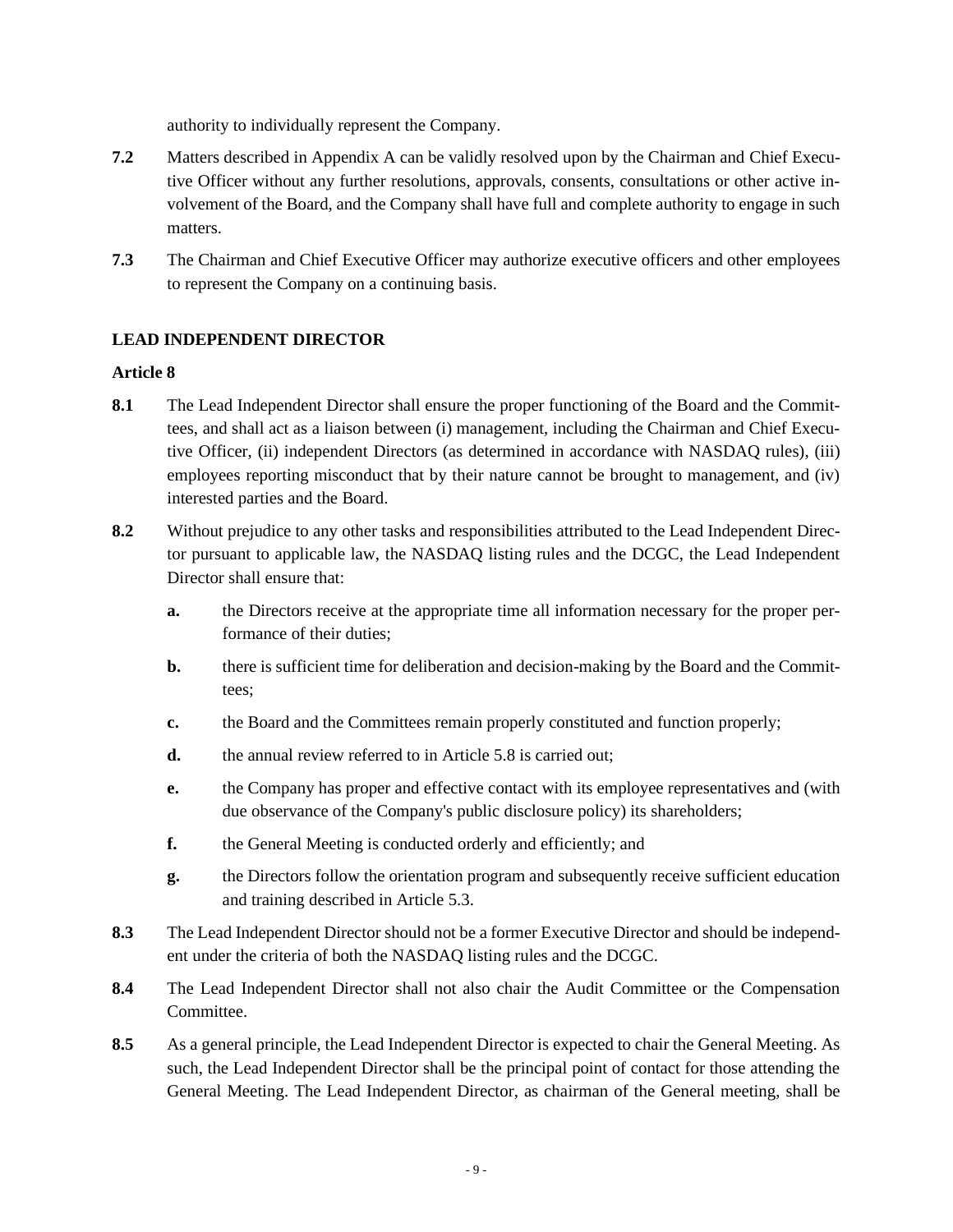charged with safeguarding the orderly proceedings at the General Meeting.

- **8.6** The Vice-Chairman shall act for the Lead Independent Director when the occasion arises. All duties of the Lead Independent Director shall vest in the Vice-Chairman if the Lead Independent Director is absent or unable to act. The Vice-Chairman shall also act as point of contact for Directors concerning the functioning of the Lead Independent Director.
- **8.7** Shareholders may send correspondence addressed to the Board directly to the Lead Independent Director. The Lead Independent Director will decide what action, if any, should be taken with respect to any such communication, including whether such communication should be reported to the Board.

# **COMPENSATION**

# **Article 9**

- **9.1** The Company has a compensation policy concerning, among other things, the compensation of the Directors, which sets forth a compensation structure designed to attract, retain and motivate Directors with the leadership qualities, skills and experience needed to support the management and growth of the Company's business. Such policy contains the principles for determining the form and amount of Director compensation.
- **9.2** The compensation for the Directors shall be determined by the Board at the recommendation of the Compensation Committee, within the framework of the Company's compensation policy and with due regard to applicable law, the NASDAQ listing rules and the DCGC. Non-Executive Directors shall be compensated for their service to the Company in cash and/or equity of the Company on a basis that is commensurate with the commitment made by such Directors to serve the Company, and taking into account the compensation paid to directors by other similarly situated public companies. The Board shall be critical, also with a view to public perception, when determining the form and amount of Director compensation.
- **9.3** The Board recognizes that Directors' independence may be jeopardized if Director compensation and perquisites exceed customary levels, if the Company makes substantial charitable contributions to organizations with which a Director is affiliated, or if the Company enters into consulting contracts with (or provides other indirect forms of compensation to) a Director or an organization with which the Director is affiliated, and therefore such actions are discouraged. The Board shall critically evaluate each of these matters when determining the form and amount of Director compensation, and the independence of a Director.

# **SHARE OWNERSHIP GUIDELINES**

# **Article 10**

**10.1** In order to align the Director's interests with the interests of the stakeholders of the Company, each Non-Executive Director and each of the Company's named executive officers is expected to have a financial interest in the Company. The Board shall evaluate the ownership status of the Directors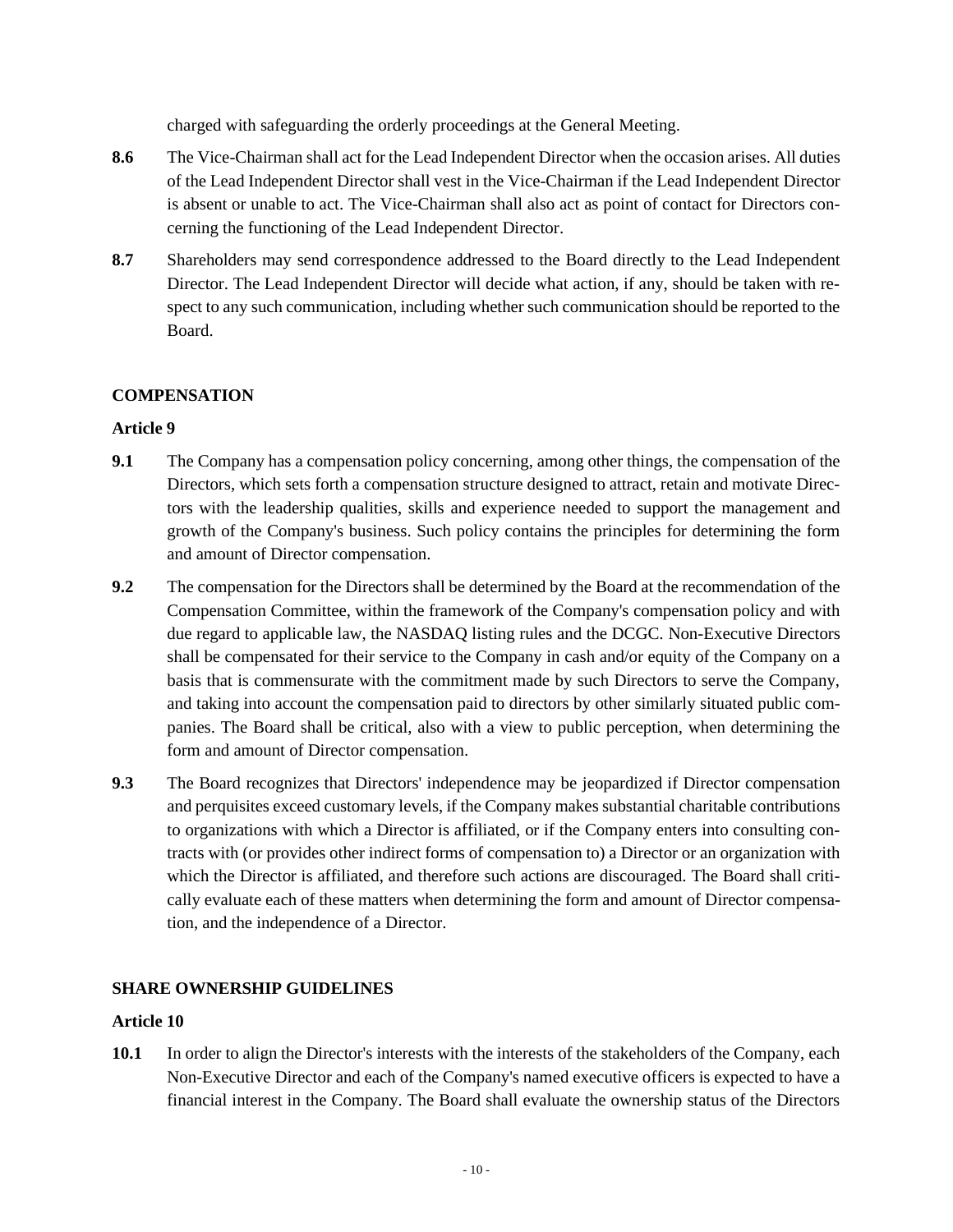and its named executive officers at the end of each fiscal year.

- **10.2** The Chairman and Chief Executive Officer is required to own shares equal in value to at least five times his base salary. Each of the other named executive officers of the Company is required to own shares equal to at least three times his base salary. The Chairman and Chief Executive Officer and the other named executive officers must comply with the ownership requirement within five years of their appointment.
- **10.3** Each Non-Executive Director is required to own shares equal in value to five times his annual base cash retainer, to the extent such Non-Executive Director receives securities in connection with service on the Board. Non-Executive Directors must comply with the ownership requirement within five years of their appointment and are required to hold shares at this level while serving as a Director.
- **10.4** No named executive officer or Non-Executive Director will be deemed to be out of compliance with Articles 10.2 or 10.3, respectively, if (i) the sole reason such person's ownership is below the required threshold is a decrease in the market price of the Company's ordinary shares, and (ii) such person has not sold any of the Company's ordinary shares (other than sales to cover withholding taxes or exercise price owed to the Company) (a) since commencement of his or her service as a named executive officer or Non-Executive Director, respectively, if the given threshold had not been satisfied, or (b) if, after initially satisfying the given threshold, since the time such person's ownership dropped below the required threshold.
- **10.5** For purposes of this Article, shares shall include all classes of shares beneficially owned by such person, including shares received as compensation, preferred shares, time vested restricted shares or share units and vested stock options.
- **10.6** The Nominating Committee may waive the share ownership requirements in the event of financial hardship or other good cause.

# **CONFLICT OF INTERESTS AND RELATED PARTY TRANSACTIONS**

- <span id="page-10-0"></span>**11.1** A Director shall immediately report any actual or potential Conflict of Interests which is of material significance to the Company and/or to such Director to the Lead Independent Director (and if the Lead Independent Director has any such actual or potential Conflict of Interests, he shall immediately report this to the Vice-Chairman) and the Audit Committee, and shall provide all relevant information concerning such Conflict of Interests. The Board shall decide, without the Director concerned being present, whether there is a Conflict of Interests.
- **11.2** Directors who discover or are presented with a business opportunity related to the business activities of the Company and/or its subsidiaries through the use of corporate property, information or because of such person's position as a Director (a "Corporate Opportunity") should first present the opportunity to the Board before pursuing the Corporate Opportunity in their individual capacity or presenting the Corporate Opportunity to others. Directors are prohibited from: (i) taking for themselves, or presenting to others, Corporate Opportunities, unless such Corporate Opportunities are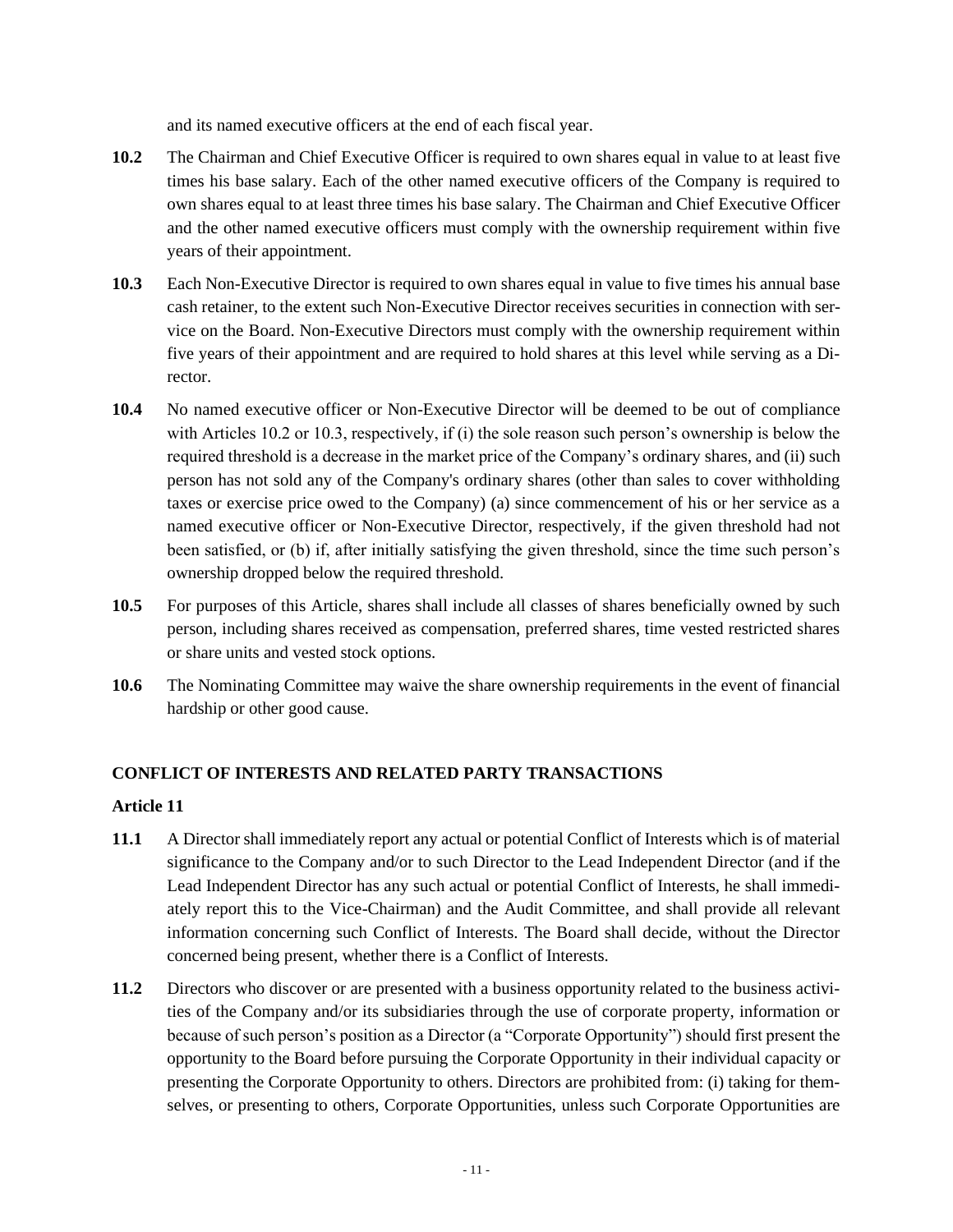presented to the Board and the Board or Audit Committee declines to pursue such Corporate Opportunities for the Company's benefit; (ii) using Company property, information or position for improper personal gain; or (iii) without the consent of the Company, competing with the Company and its subsidiaries.

- **11.3** Except as otherwise agreed in writing by the Company and Hyatt Hotels Corporation ("**Hyatt**"), neither the Company Group nor Hyatt shall have any duty to refrain from engaging, directly or indirectly, in the same or similar activities or lines of business as the other; provided that Hyatt may not pursue a corporate opportunity if the opportunity was discovered, directly or indirectly, through the use of Company Group property or information, or was offered to a Hyatt affiliated Director expressly in his or her capacity as a director of the Company (although Hyatt may pursue such opportunity if it is discovered through other means, whether before or after its discovery through the use of Company Group property or information or offer to a Hyatt affiliated Director provided that in pursuing such opportunity no confidential Company Group information is used and the other provisions of this Article 11 and the provisions of Article 16 are complied with). If a Director affiliated with Hyatt has an actual or potential Conflict of Interests due to his position as a Director and his relationship with Hyatt, such director shall immediately report such Conflict of Interests pursuant to Article [11.1.](#page-10-0)
- **11.4** A Director shall not participate in the deliberations and decision-making of the Board on a matter in relation to which he has a Conflict of Interests. If all Directors have Conflicts of Interests and as a result thereof, no resolution can be passed by the Board, the resolution shall nevertheless be passed by the Board as if none of the Directors has a Conflict of Interests.
- **11.5** Transactions in which there is a Conflict of Interests shall be performed and disclosed in accordance with applicable law, the NASDAQ listing rules and the DCGC.
- **11.6** The Company has a policy on related party transactions in order to ensure that such related party transactions (as defined in further detail in such policy) are properly reviewed, approved and disclosed in accordance with applicable law, the NASDAQ listing rules and the DCGC.

# **CHIEF EXECUTIVE OFFICER EVALUATION AND MANAGEMENT SUCCESSION**

- **12.1** The Compensation Committee shall conduct an annual review of the Chairman and Chief Executive Officer's performance in accordance with policies and principles set forth in its Committee Charter. The Board shall review the results of the Compensation Committee's annual review in order to ensure that the Chairman and Chief Executive Officer is providing the best leadership for the Company in the long and short terms.
- **12.2** The Board shall periodically evaluate policies and principles for Chairman and Chief Executive Officer selection and succession planning so as to facilitate smooth transitions of leadership. If appropriate, the Board shall establish a Committee to assist it in evaluating potential successors to the Chairman and Chief Executive Officer.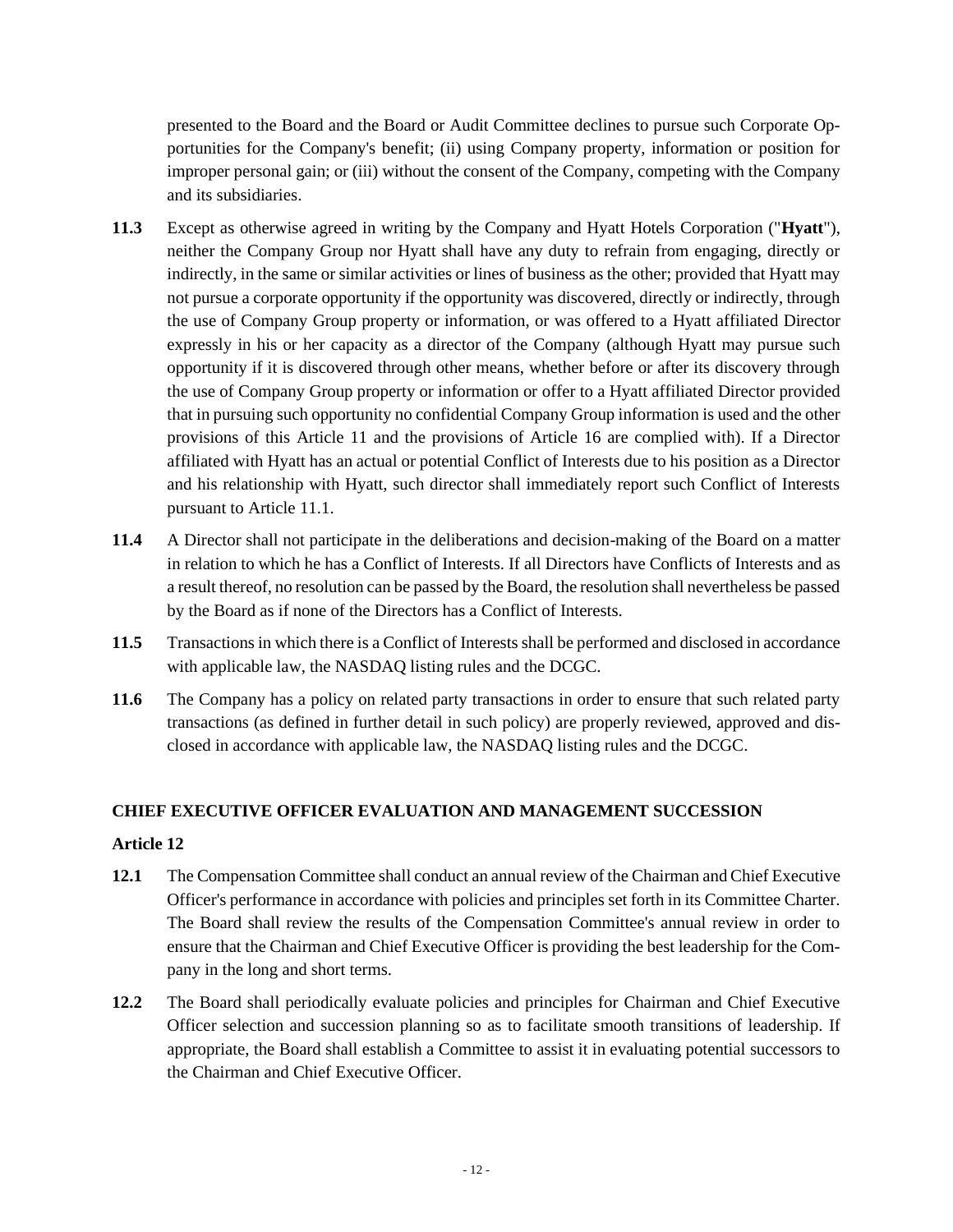### **BOARD COMMITTEES**

### **Article 13**

- **13.1** The Board has established the Audit Committee, the Compensation Committee and the Nominating Committee and may establish such other Committees as deemed to be necessary or appropriate by the Board.
- **13.2** Subject to Articles [5.6](#page-5-1) and [17.2,](#page-13-1) the Board shall approve the Committee Charters and both the Board and a majority of the applicable Committee members must approve any changes to any existing Committee Charter.

# **OWNERSHIP OF AND TRADING IN SECURITIES**

### **Article 14**

- **14.1** The Directors shall be subject to the Company's policy on the ownership of and trading in Company securities.
- 14.2 In addition, each Director shall practice great reticence:
	- **a.** when conducting a transaction in securities issued by another listed company if this could reasonably create the appearance of such Director possessing, or being able to possess, price-sensitive information concerning such company; and
	- **b.** in the ownership of and trading in securities issued by, or relating to, another listed company which is a direct competitor of the Company.

# **RETENTION OF OUTSIDE ADVISORS**

### **Article 15**

The Board and each Committee shall have the power to retain and terminate independent legal, financial or other advisors as they may deem necessary, without consulting or obtaining the approval of any officer of the Company in advance. The Company shall provide the necessary means for this purpose.

# **CONFIDENTIALITY**

- **16.1** Each Director shall at all times (including after his resignation, removal or during a suspension) treat all information and documentation obtained in his capacity as a Director with due discretion and, in the case of confidential information or documentation, with utmost confidentiality.
- **16.2** Confidential information and documentation shall not be disclosed outside the Board, unless to the extent that:
	- **a.** such disclosure is required under applicable laws or regulations and/or by any competent court or other authority;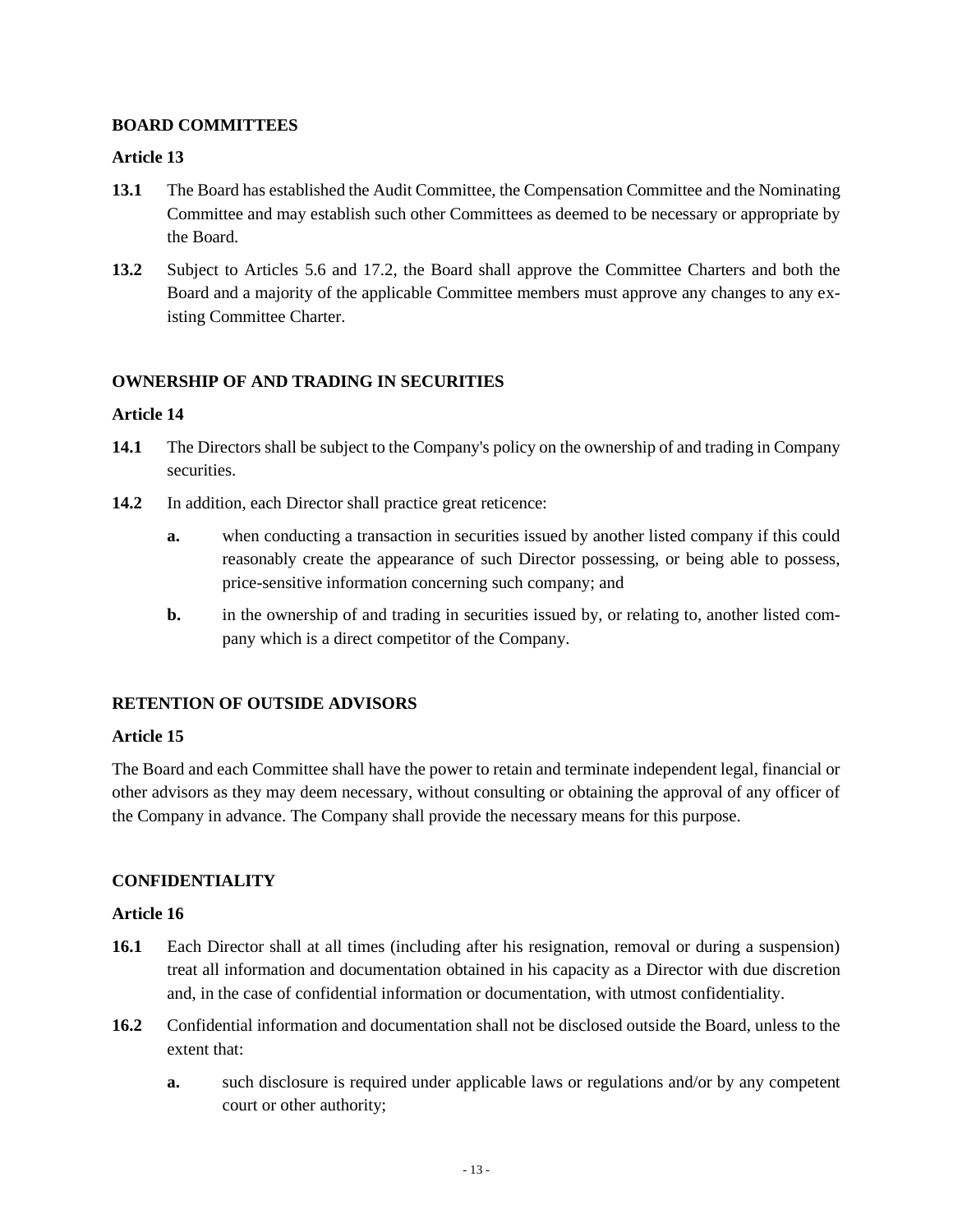- **b.** it concerns a disclosure to professional advisors of a Director, subject to a duty of confidentiality and only to the extent necessary for any lawful purpose;
- **c.** such information has already become public knowledge at the date of such disclosure other than through the improper disclosure by a Director;
- **d.** such disclosure is allowed under a duly executed confidentiality agreement between the Director and the Company; or
- **e.** such disclosure has been authorized by the Board.

# **AMENDMENTS**

### <span id="page-13-0"></span>**Article 17**

- **17.1** The Nominating Committee will review these rules from time to time, and if it determines modifications are required, will make recommendations to the Board.
- <span id="page-13-1"></span>**17.2** The Board may amend or supplement these rules (including all Appendices) and allow temporary deviations from these rules (including all Appendices) pursuant to a resolution passed by a majority of at least two thirds of the full Board (including any vacancies on the Board at the time of the resolution being passed).

# **GOVERNING LAW AND JURISDICTION**

### **Article 18**

These rules shall be governed by and shall be construed in accordance with the laws of the Netherlands. Any dispute arising in connection with these rules shall be submitted to the exclusive jurisdiction of the competent court in Amsterdam.